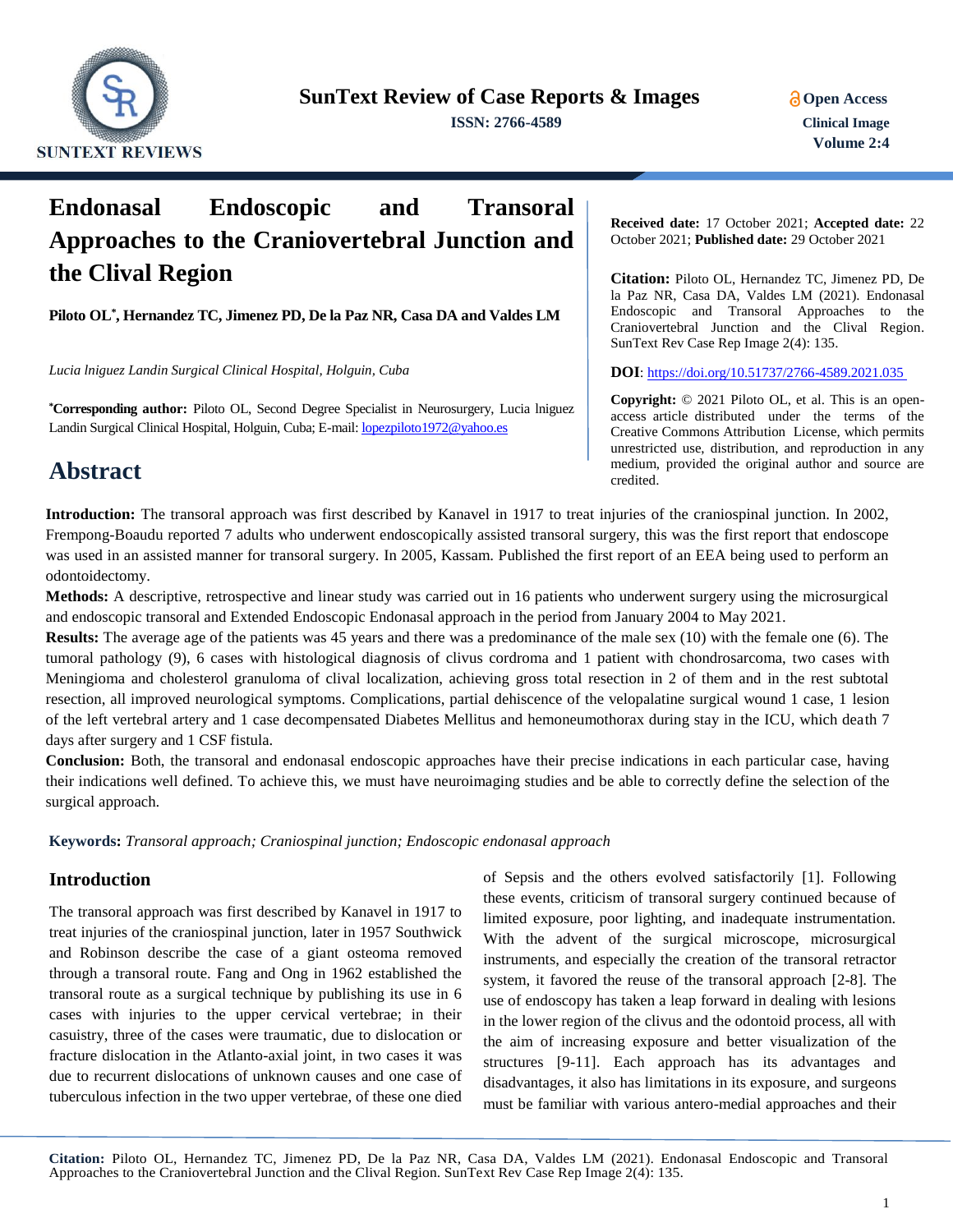

## **SUNTEXT REVIEWS-**

modifications, to select the best approach in each case [11-16]. The location and extent of the injury are determining factors in selecting an appropriate skull base approach. The transoral approach offers direct access to medial injuries of the craniovertebral junction with extradural location, such as chordomas, chondrosarcoma, giant cell tumor, rheumatoid or degenerative pannus [14,16-18]. The report of 14 transoral cases by Crockard and colleagues in 1985 and 53 transoral cases by Hadley, Sonntag, and Spetzler in 1989 helped solidify the approach. The standard transoral approach as popularized by the pioneers mentioned above include the transoral-transpharyngeal approach and the transoral transpalatopharyngeal approach [19]. In 2002, Frempong-Boaudu et al reported on 7 adults who underwent endoscopically assisted transoral surgery, this was the first report in which the endoscope was used in an assisted manner for transoral surgery. In 2005, Kassam et al [9], published the first report of an EEA being used to perform an odontoidectomy [19]. In our study, we highlight the evolution from the standard transoral approach, going through the endoscopic transoral approach until reaching the extended endoscopic endonasal approach, to address lesions located in the ventral region of the great hole and the cranio-spinal junction, as treatment alternatives for approaches to the base of the skull. Currently, there is a great development of endoscopic approaches and the learning of which must be linked to every neurosurgeon as one more tool within their therapeutic arsenal, but the necessary means to carry them out are not always available and we can resort to classic techniques that today are in disuse.

## **Method**

A descriptive, retrospective and linear study was carried out in 16 patients who underwent surgery using the microsurgical and endoscopic transoral and Extended Endoscopic Endonasal approach in the Clinical-Surgical Hospitals "Lucía Iñiguez Landín" in Holguín. ¨Lenin Fonseca¨ School Hospital in Nicaragua and Intitute of Neurology and Neurosurgery in Havana, in the period from January 2004 to May 2021. All patients who underwent surgery gave their informed consent in writing according to the rules of Good Medical Practice (BPM).

## **Diagnosis**

The patients attended during this period presented degenerative or tumor lesions of the craniospinal region, all patients underwent a transoral approach, both standard and endoscopic, as well as endoscopic endonasal approach extended to the clivus or odontoid process. Prior to surgery, a neuroimaging study, a simple radiograph of the cranial spinal junction in dynamic views, computed tomography (CT), and magnetic resonance imaging (MRI) were performed (Phillip 0.23T and 3T equipment). The

medication for patients with Rheumatoid Arthritis (RA), was not interrupted unless they were complying with the Metrotexate regimen, in these cases it was suspended 15 days before surgery and started again 15 days after the procedure (Figure 1-6).

## **Surgical Technique**

### **Standard transoral approach**

**Anesthesia and position:** Intubation of the patient by the orotracheal route, after topical anesthesia in the oropharynx and nasopharynx, laryngeopharyngeal packing with aseptic material. Prior to this procedure, continuous lumbar spinal drainage is performed in the patient, which makes it easier for us to work in the area with the least risk of cerebrospinal fluid fistula by reducing the dura mater tension. Supine position, semi-seated on an acrylic-based surgical table to facilitate the entry of Rx, the head is held in the Mayfield head, the latter allows us to perform the necessary deflections of the spine at the high cervical level if necessary (Table 1).

**Approach:** Antisepsis of the area with 10% povidone iodine, then with Hydrogen peroxide and ending with 0.9% saline irrigation, placement of Dickman autoretractor, antisepsis of the area is completed, the endotracheal tube is protected with the lateral autoretractor, the oral retractor allows depression of the tongue and lateral retraction increases the field of work, 0.5% lidocaine is infiltrated with an epinephrine solution 1: 200,000, sometimes this step is not necessary, in many In cases, the pharyngeal wall is opened with monopolar cautery. A midline is located palpating the C1 tubercle, this anatomical point may be absent or distorted in those patients who present a tumor in this location, a midline incision is made of the pharyngeal mucosa that extends from the hard palate to the base of the uvula, deviating laterally, retraction of the edges of the mucosa, fixing to the autoretractor, a surgical microscope is placed, then a midline incision of the posterior pharyngeal raphe is made, extending from the clivus to interspace C2-C3, the wall The posterior pharynx is retracted laterally by means of a Dickman fixation suture, dissection of the prevertebral fascia and of the long neck muscles, which are released from the bony ligaments, thus exposing the caudal end of the clivus, the arch. anterior of the atlas and anterior surface of the axis, before exposing these bony structures the anterior common longitudinal ligament and the occipital ligament are di Dried, with this exposure a width of 3 to 3.5 cm is achieved, it is not advisable to try to seek a more lateral exposure, in this effort there is a risk of destruction of the Eustachian tube orifices, injury to the vertebral artery and hypoglossal nerve. Subsequently, the 3 cm of the anterior arch of the atlas is removed with a high-speed drill, resection of the caudal portion of the clivus depending on the pathology treated, the soft tissue located anterior to the odontoid is released with a

Piloto, SunText Rev Case Rep Image (2021), 2:4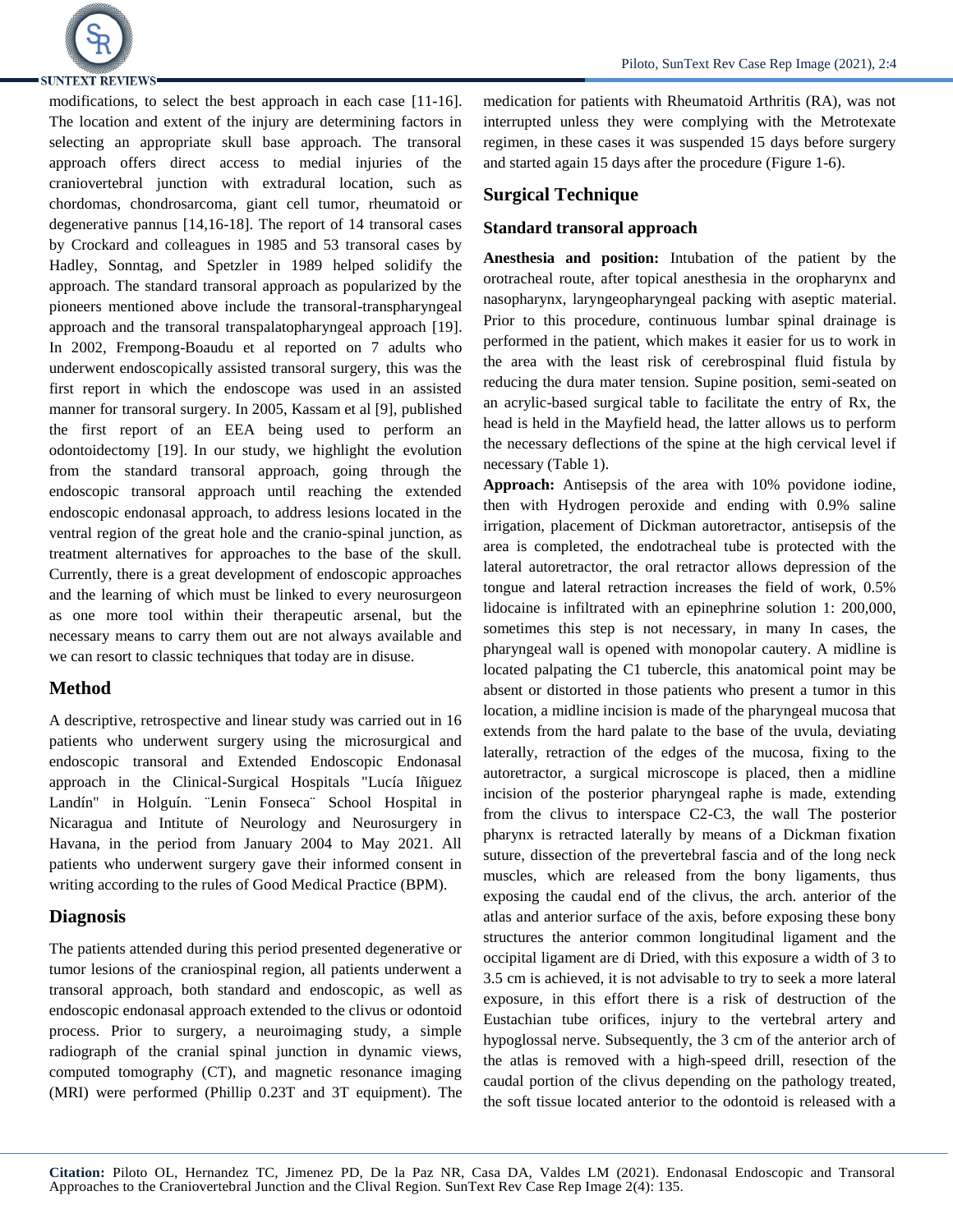

Piloto, SunText Rev Case Rep Image (2021), 2:4

gouge, resection of the process odontoid in the face-flow direction with a high-speed drill and a diamond tip, using microsurgical dissection, the ligaments of the neighborhood are separated, if it presents chronic instability, do not forget to carefully resect the pannus, with cauterization, incomplete resections should be avoided of the odontoid because it can injure the dura and cause a cerebrospinal fluid (CSF) fistula, for its complete resection the angled Lee-Smith Kerrison (1 mm) and angled curette should be used to facilitate removal, resect the pannus behind the odontoid should be done carefully and with angled curette rings. Subsequently, incision of the tectorial membrane that allows dural decompression, an Angled Hook Dissector is placed between the tectorial membrane and the dura to prevent dural tear. When performing this surgical step, care must be taken in handling, which is gentle so as not to provoke changes in the latency of the brain stem or compression of the same that may cause any previously non-existent sequel. If there is a need to explore intradurally, a cruciform opening is made, immediately behind the clivus, in the infero rostral direction, after cauterization of the circular sinus at the level of the hole, work in this area is facilitated by spinal drainage, due to the lower turgor dural, the dural opening allows us to expose: lower portion of the bridge, medulla and cervicomedullary junction. At the end of the operation, dural coping with Dacron or 4-0 polyester is performed and later it is reinforced with muscular fascia and the area is protected with Gelfoam. Before the closure of the mucosa, a sample is taken for culture, an antibiotic is instilled in the area, approximation of the long neck muscles, posterior pharyngeal musculature and the posterior pharyngeal mucosa with absorbable suture 3-0, the closure of the soft palate is performed together with the nasal mucosa to loose points using Vicryl 3-0. In patients with clivus lesions or a diagnosis of platybasia, it is necessary to expose the hard palate by performing a resection.

#### **Endoscopic endonasal approach**

During the procedure, we using a two-surgeon, four-handed technique. General anesthesia with orotracheal intubation. The patients were positioned supine on operating table with the head in slight flexion, tilted slightly toward the surgeon, with using a fixation system (Mayfiell-Kees head holder). For all procedures, 0° and 30° wide-angle endoscopes were used (Karl Storz, Tuttlingen, Germany) with a neuronavigation system (Brain Lab) for confirming anatomical areas during all stages of the procedure and neurophysiological monitoring of motor and somatosensory evoked potentials. A portion of the upper leg was prepared for possible fat or fascia lata graft. The nasoseptal flap was elevated, and following the bilateral out fracture of the inferior turbinates, endonasal access to the nasopharynx was ensured via both nares. The inferior nasal meatus was used as a guide to directly access the nasopharynx overlying CVJ. The Eustachian tubes lie

approximately at the level of the occiput–C1 junction, acting as an important landmark for the lateral limit of exposure. We palpated the anterior tubercle of C1 and confirmed this with neuronavigation. A midline vertical linear incision was made using monopolar cautery. We dissected myomucosal layer subperiosteally and exposed the C1 anterior arch, dens, and lower clivus. A high-speed drill was used to remove C1 and odontoid, leaving the posterior cortical shell and ligamentous attachments in place. A Kerrison rongeur or micro dissector was then used to remove the cortical shell and ligaments. The dura was visualized to confirm sufficient decompression [20].

#### **Results**

The average age of the patients was 45 years and there was a predominance of the male sex (10) with the female one (6). The tumoral pathology (9) of clival localization was the most frequently found, 6 cases with histological diagnosis of clivus cordroma and 1 patient with diagnosis of chondrosarcoma, the remaining two with diagnosis of Meningioma and cholesterol granuloma of clival localization, all were performed a Standard Transoral Approach (transpalatopharyngeal or transpharyngeal), transodontoid, endoscopic transoral or Extended Endoscopic Endonasal Approach to the Clivus or odontoid, achieving gross total resection in 2 of them and in the rest subtotal resection, all improved neurological symptoms. Radiotherapy was indicated in cases with subtotal resection after surgery. The remaining 3 cases presented rheumatoid arthritis, with manifestations of compression of the brain stem, due to the presence of Pannus, it was decided to perform a standard transoral approach and resection of the same, presenting immediate improvement of the symptoms, 2 patients had chronic dislocation of the axis tooth (Os Odontoideo), due to an old type II fracture of Anderson and Alonso, which was initially treated with conservative treatment (Halo-vest for 3 months), 23 years after the fracture, one begins with gait disorders and myelopathic signs, confirming in neuroimaging studies, neural compression due to displacement of the axis tooth and the other, a fracture that went unnoticed, up to 5 years after a trauma that began with myelopathic signs, and in neuroimaging studies, bone abnormality was found. In all the cases operated on by norm in the postoperative period, the Cervical Collar was placed, which was maintained for three months, only two presented signs of instability in one patient, without showing signs of neurological compression, and decided to perform fixation 6 months after surgery. Occipito-cervical and the other case, despite remaining simple with the external orthosis, presented manifestations of medullary compression and due to general condition, it was not possible to perform the intervention and died. The report found a patient with partial dehiscence of the upper end of the velopalatine suture, healing in two months, without the need for a new surgical intervention. In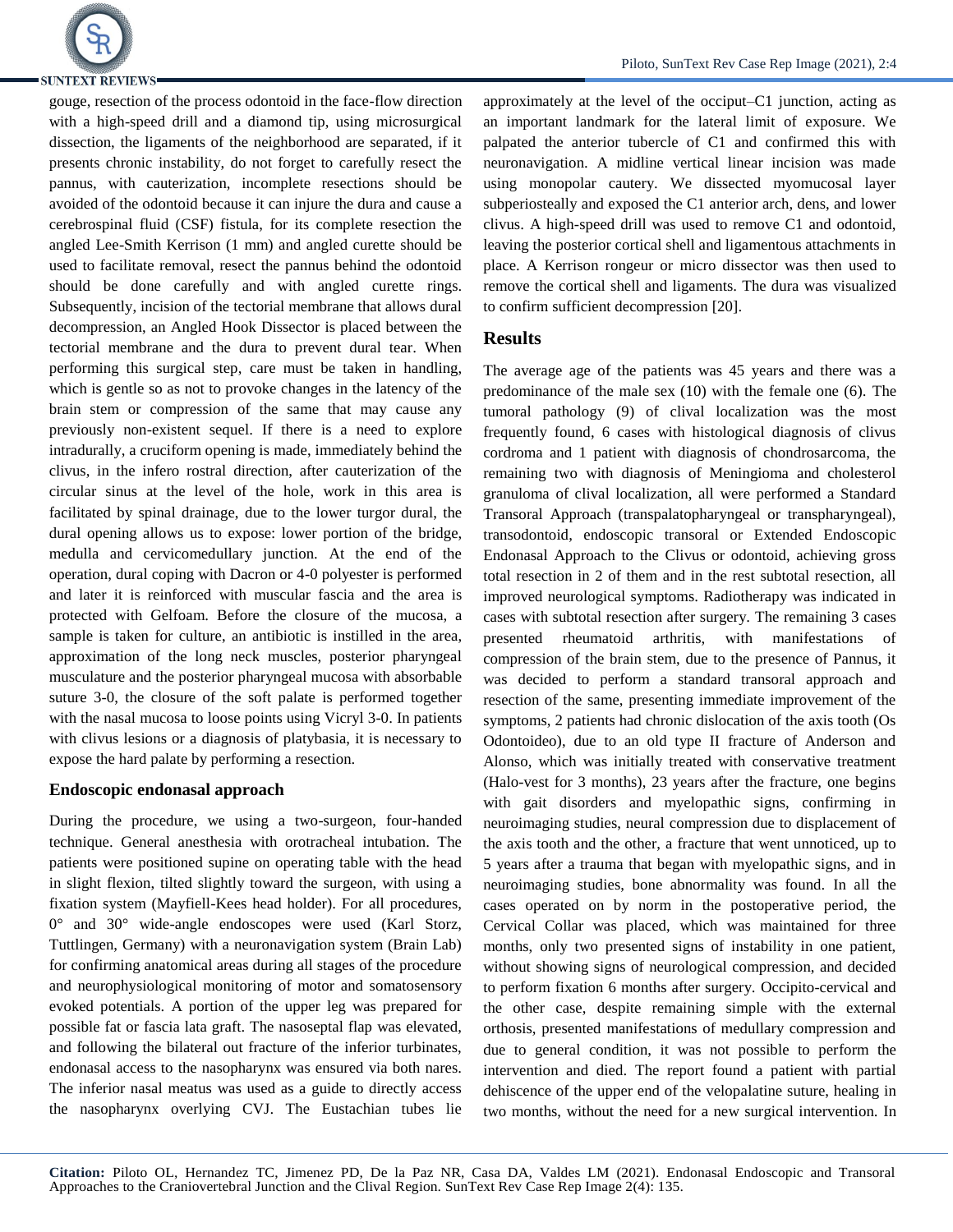

the operated cases, there was no need to perform a preoperative tracheostomy, although 4 of our patients had low cranial nerve intakes (Cholesteatoma, Chondrosarcoma, Basilar impression and 1/3 inferior chordoma), we related this advantage to the modified Dickman separator, it provides an excellent surgical field and the flexible and ringed endotracheal tube, which prevents narrowing of the lumen.



*Figure 1: Transoperative phase of the transoral approach with opening of the soft palate and posterior wall of the pharynx.*



*Figure 2: Dickman separator used in this type of approach.*



*Figure 3: T1 MRI preoperative isointense tumor in the ventral region of the great hole, located on the lower edge of the clivus.* 



*Figure 4: Preoperative T2 MRI hyperintense tumor, in the ventral region of the great hole.*



*Figure 5: Postoperative T1-T2 MRI shows complete resection of the tumor on the clival lower portion.*



*Figure 6: Anatomical lines drawn on sagittal MR images in patients to assess the feasibility of the endoscopic endonasal approach and to determine the inferior limit of the approach. The palatine line (yellow dotted line) is a line drawn along the plane of the hard palate toward the craniovertebral junction. If the odontoid lies above the palatine line, an endoscopic endonasal approach can be performed. If, however, the compressive lesion lies below the palatine line. The nasopalatine line (green dotted line), which starts at the rhinion and intersects the posterior edge of the hard palate and continues toward the upper cervical spine, tends to overestimate the inferior limit of the endonasal approach (Kassam line). And the nasoaxial line (red dotted line) is drawn. The initial starting point is the midpoint between the rhinion and the anterior nasal spine,and a line is drawn to intersect the posterior edge of the hard palate and continues toward the craniovertebral*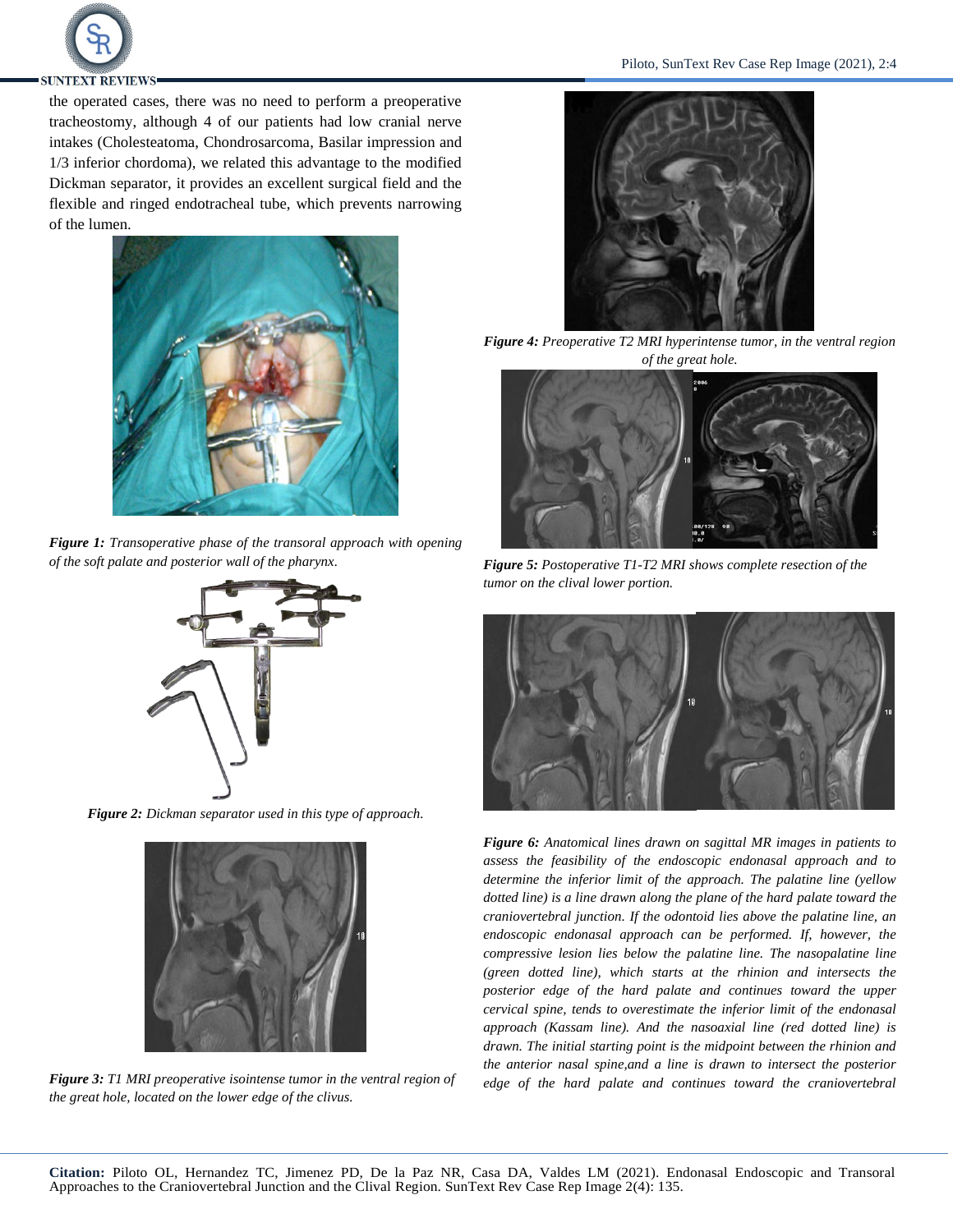

*junction. This line more accuratelypredicts the inferior limit of the endoscopic endonasal approach.*



*Figure 7: Endoscopic endonasal approach extended to the lower clivus.*

In the postoperative period, we maintained intubation for 24 hours, feeding was performed with a liquid diet for 7 days by Levine catheter and then for 3 weeks a soft diet, as well as treatment with a broad-spectrum prophylactic antibiotic in the immediate postoperative period, in these 16 operated patients did not present septic complications, only 1 case with partial dehiscence of the velopalatine surgical wound, 1 partial lesion of the left vertebral artery that was solved in the postoperative period, and one case with decompensated Diabetes Mellitus and hemoneumothorax during stay in the ICU, which led to death at 7 days after surgery and 1 CSF fistula for which continuous spinal drainage treatment was applied for 7 days, resolving that symptoms.

#### **Discussion**

The Transoral Approach, is a procedure with which you can directly decompress damaged neurovascular structures, causing less instability, although sometimes you have to perform an internal fixation in a second surgical time [21-26]. There are cases where the extension of the tumor tends to destabilize the Atlantooccipital or atlantoaxial joint, requiring stabilization, sometimes instability is not present at the time of diagnosis, however, after tumor resection, stabilization may be required to avoid postoperative iatrogenic instability [22-27]. Clivus chordomas are lesions that derive from remnants of the notochord, within the most frequent locations of this type of neoplasm, the clival is between 30 and 40% in relation to the other locations, and these lesions are preferably observed in this region and in the sacrococigee, being more frequent in men than in women between 20 and 40 years [28]. Platybasia and Basilar Impression are different entities, but they are almost always presented together, just like brain stem kinking. However, Platybasia can present in isolation, on the other hand, Basilar Impression can be observed without Platybasia, the latter isolated is not accompanied by symptoms and when observed, there is always Basilar Impression

or other associated malformations, Basilar Impression was described by First time by Ackermann in 1790, it is the most frequent cervicoccipital malformation, the one most often associated with neurological insufficiencies of the cervicobulbar region [29]. Os odontoideo is a rare entity, its prevalence and incidence is not well elucidated. In 1863 it was described for the first time postmortem in the separation of the odontoid process from the axis body. In 1886 Giacomini confers the term Os odontoid when the tooth is separated from the body of the axis. In 1974 Fielding was the first to hypothesize the traumatic origin of the Os odontoid due to poor consolidation of a fracture or due to vascular compromise at the time of the fracture. Other authors propose its congenital origin due to its association with various etiologies such as down's syndromes, Klippel-Feil, epiphyseal dysplasia, Morquio syndrome, which by postmortem studies reveal bone or ligament changes compatible with congenital malformations [2]. The odontoid process develops between the anterior ring of the atlas ventrally, the dorsal ligament of the atlas and its lateral mass. Any sudden movement predisposes to a rupture of the odontoid or the transverse ligament of the atlas and to the instability of the atlas on the axis with the potential neurological damage or death. Identification of the Os odontoid is usually accidentally performed in the emergency department, after routine performance of a cervical X-Ray. It usually manifests as local neck or occipital pain, torticollis or with clinical symptoms of a brainstem or cervical injury, and may be accompanied by seizures, dizziness or visual symptoms [30]. Once diagnosed, it must be taken into account if it is asymptomatic or not. Speirings et al., In 1975 analyzed 37 asymptomatic cases of which 20 were treated without surgery and 17 surgically, with no differences in the two groups in the medium and long term [30,31]. Rheumatoid Arthritis is an inflammatory disease mainly of the diarthrodial joints, cellular and tissue involvement is identified by the formation of the pannus, the destruction of the articular cartilage, ligaments, tendons and bone structures. The most destructive element is Pannus, granulation tissue composed of proliferating fibroblasts, blood vessels, and various types of inflammatory cells. Collagen and proteoglycans appear to be altered in the region immediately adjacent to mononuclear cells at the cartilage-pannus junction [31]. The deformities that can be found in patients with compromised cervical spine are: atlanto-axial instability (65%), atlanto-axial impaction (20%), subaxial subluxation (15%) [31]. The posterior atlanto-dental distance (PADI) is the distance measured between the posterior surface of the odontoid and the anterior aspect of the posterior arch of C1, being one of the most important predictors of risk of neurological deficit. Boden et al., Established that a PADI less than 14mm is correlated with the development of paralysis [8]. It should be remembered that the PADI does not represent the free space for the spinal cord, since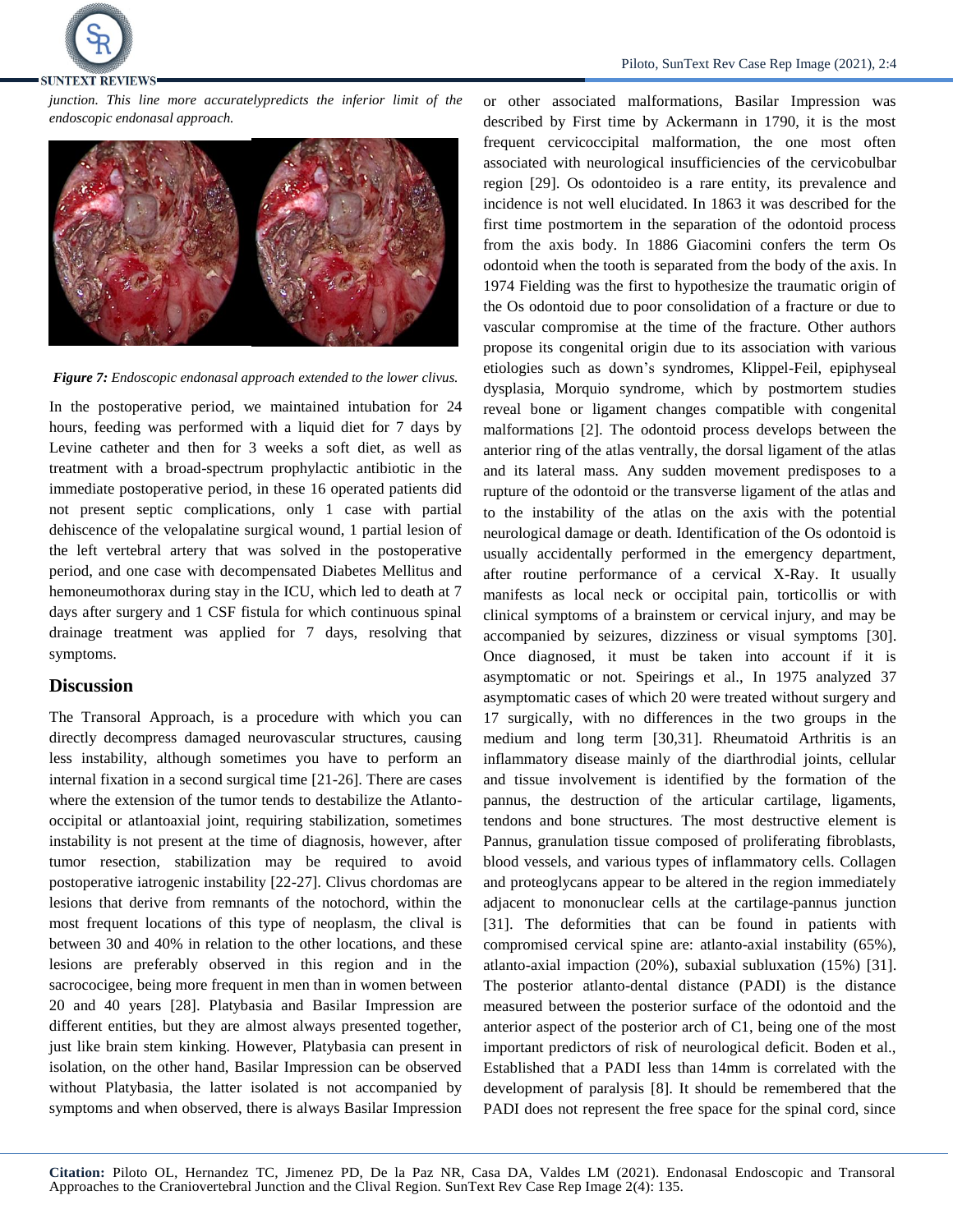

the pannus is not visible on radiography, so that patients with values greater than 14mm may present medullary compression, the preoperative PADI can also be used to predict the recoverability of the patients to be operated, the patients with a PADI less than 10mm presented little neurological recovery, those in which the PADI was greater than 10mm presented some degree of recovery. The Ranawat index measures the distance between the center of the C2 pedicle and the transverse axis of the atlas, through the axial axis of the odontoid. Values less than 15 mm in men and 13 mm in women are considered altered [31-33].

*Table 1: Behavior of operated patients by transoral and endonasal approach.*

| N <sub>o</sub>  | Age/<br><b>Sex</b> | <b>Histological</b>                | <b>Approach</b> | Reseccti<br>on<br>Grade | <b>Follow</b><br>up<br>(moths) | Recur<br>rent            | <b>Treat</b><br>ment<br>post-<br>recur<br>rent | Compli<br>cations                                                                   | Inestabi<br>lity<br><b>Signs</b> | <b>Results</b>                             |
|-----------------|--------------------|------------------------------------|-----------------|-------------------------|--------------------------------|--------------------------|------------------------------------------------|-------------------------------------------------------------------------------------|----------------------------------|--------------------------------------------|
| $\mathbf{1}$    | 57/m               | Clival<br>Chordoma<br>tip          | <b>TPPh</b>     | Subtotal                | 35                             | $\mathbf{1}$             | RT                                             |                                                                                     | no                               | Improved, died 6<br>years after<br>surgery |
| $\sqrt{2}$      | 61/m               | Clival<br>Chordoma<br>Midle<br>1/3 | TPh             | Subotal                 | 62                             | $\bar{\phantom{a}}$      | $\blacksquare$                                 |                                                                                     | no                               | Improved, Died 62 months<br>after surgery  |
| $\mathfrak{Z}$  | 52/f               | Clival<br>Meningioma               | TPPh            | Subtotal                | 47                             | 1                        | <b>RT</b>                                      | Left<br>vertebra<br>1 injury.                                                       | no                               | Improved.                                  |
| $\overline{4}$  | 47/f               | Clival<br>Chondrosarcom<br>a       | <b>TPPh</b>     | Subtotal                | $\overline{10}$                | falleci<br>do            | RT                                             |                                                                                     | $\mathop{\mathrm{no}}$           | Improved, Deceased at 10<br>months         |
| 5               | 32/m               | Cholesterol<br>Granuloma           | TPPh            | Total                   | 5 years                        | $\overline{a}$           | $\overline{a}$                                 |                                                                                     | no                               | Cured                                      |
| 6               | 54/f               | Rheumatoid<br>Pannus               | TPh<br>TOd      | Total                   | 5 years                        | $\overline{\phantom{a}}$ | $\blacksquare$                                 |                                                                                     | no                               | Cured                                      |
| $\tau$          | 66/m               | Rheumatoid<br>Pannus               | TPh<br>TOd      | Total                   | 5 years                        | $\overline{a}$           | $\mathbf{r}$                                   | CSF<br>fistula                                                                      | no                               | Cured                                      |
| 8               | 70/m               | odontoid Os<br>(postrauma)         | TOd             | Total                   | 12                             | $\overline{a}$           | $\overline{\phantom{a}}$                       | Partial<br>dehiscen<br>ce of<br>velopala<br>tine<br>wound                           | yes                              | Cured                                      |
| 9               | 61/m               | Rheumatoid<br>Pannus               | TPh<br>TOd      | Total                   | 12                             | $\overline{a}$           | $\overline{\phantom{a}}$                       |                                                                                     | no                               | Improved.                                  |
| 10              | 29/m               | odontoid Os                        | TPh<br>TOd      | Total                   | 4 years                        |                          |                                                |                                                                                     |                                  | Cured                                      |
| 11              | 45/f               | <b>Basilar</b><br>Impresion        | TPh<br>TOd      | Total                   | $\overline{36}$                |                          |                                                |                                                                                     |                                  | Improved.                                  |
| $\overline{12}$ | 59/m               | Clival<br>Chordoma                 | EEE             | Subtotal                | 9                              |                          |                                                | Decomp   no<br>ensated<br>Diabetes<br>, Left<br>Unilater<br>al<br>Pneumo<br>thorax. |                                  | Died 7 days after surgery                  |
| 13              | 63/f               | Clival<br>Chordoma<br>Inf $1/3$    | <b>EEE</b>      | Subtotal                | 10                             |                          |                                                |                                                                                     | yes                              | Improved, Died a 1 year after<br>surgery.  |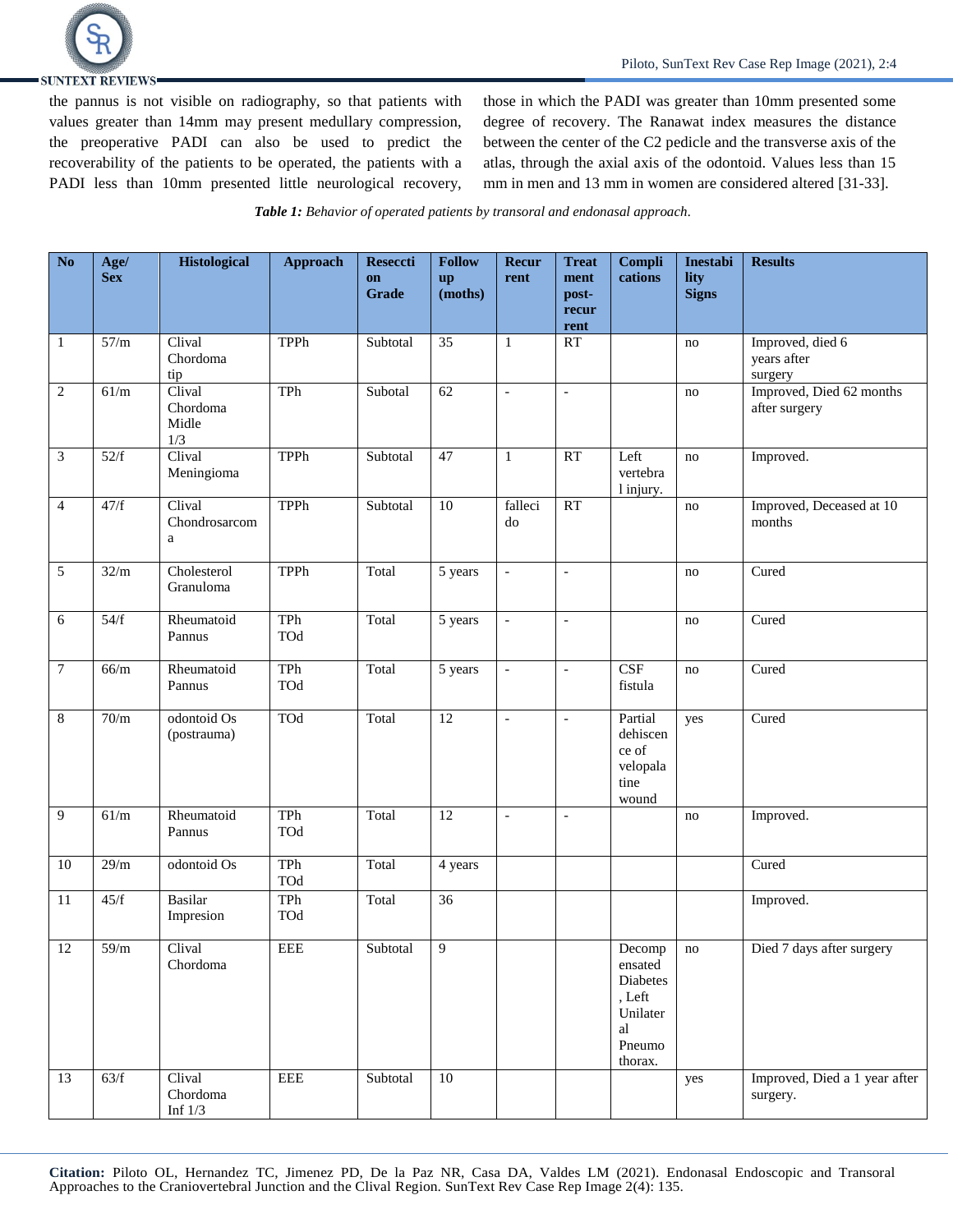

**SHINTEXT REVIEWS** 

|  | -14                                                                                                                                 | 29/m | Cervical<br>Chordoma    | <b>TOE</b> | Total    | 36 |  |  |  | no | Cured     |
|--|-------------------------------------------------------------------------------------------------------------------------------------|------|-------------------------|------------|----------|----|--|--|--|----|-----------|
|  | 15                                                                                                                                  | 12/f | Clival<br>Chordroma tip | EEE        | Subtotal | 24 |  |  |  | no | Improved. |
|  | 16                                                                                                                                  | 14/m | Basilar<br>Impresion    | EEE        | Subtotal | 36 |  |  |  | no | Cured     |
|  | TPPh: Transoral-Transpalatopharyngeal, TPh: Transoral-transpharyngeal, TOd: Transodontoid, TOE: Transoral Endoscopy, EEE: Endosopic |      |                         |            |          |    |  |  |  |    |           |

*Endonasal Extend, RT: Radiotherapy.*

## However, if the lesion extends below the palatine line, an endonasal route is not necessarily contraindicated. Several authors have proposed various methods of predicting the inferior limit of the endonasal approach by drawing anatomical lines on sagittal CT scans. The nasopalatine line (Kassam line) was previously proposed to predict this inferior limit by drawing a line from the rhinion toward the posterior edge of the hard palate that continues toward the craniovertebral junction. However, the nasopalatine line seems to overestimate the inferior limit of the approach by approximately 6-12 mm. The trajectory and angle of this line are often too steep and are not reproducible in clinical settings, because the line does not take into account the soft tissue limitations of the nare. To provide an alternative, Aldana et al. described the nasoaxial line, which is drawn from the midpoint between the rhinion and the anterior nasal spine that extends toward the posterior edge of the hard palate and continues toward the craniovertebral junction. In the cadaveric study, the nasoaxial line was more accurate in predicting the inferior limit of the endonasal endoscopic approach than the nasopalatine line. In our practice, we generally use the palatine line and the nasoaxial line to determine the optimal surgical approach (Figure 7). If the lesion extends beyond the reach of the nasoaxial line, a transoral approach (which can be performed endoscopically as an endoscopic transoral approach) can be used alone or in combination with the endoscopic endonasal approach, if needed. In addition, preoperative dynamic plain radiographs in flexion and extension views should be obtained to assess for preexisting instability at the craniovertebral junction. Even if there is no instability present, most patients will require posterior occipitocervical stabilization and fusion because of iatrogenic instability after resection of the odontoid and involved ligaments [17]. For these specific cases, we use the surgical approach with the best reach for the surgeon, as well as the best solution for the patient. One of the drawbacks with this surgical technique is discomfort for the surgeon, the small microsurgical workspace that occurs during proceeding. But it is an approach to consider 7. when you do not have all the necessary tools and you must take appropriate surgical behavior.

#### **Conclusions**

Both the transoral and endonasal endoscopic approaches have their precise indications in each particular case, having their indications well defined. To achieve this, we must have neuroimaging studies and be able to correctly define the selection of the surgical approach. This is not the case with the standard microsurgical transoral approach, which is becoming increasingly obsolete, due to the delay in proceeding and the limited scope of the surgical field, while the endoscopic approach is faster, with better visualization and is accompanied by fewer complications.

## **Declaration of Conflicting Interests**

The author(s) declared no potential conflicts of interest with respect to the research, authorship, and/or publication of this article.

## **References**

- 1. [Fang HSY, Ong GB. Direct anterior approach to the upper cervical](https://journals.lww.com/jbjsjournal/Abstract/1962/44080/Direct_Anterior_Approach_to_the_Upper_Cervical.8.aspx)  [spine. J Bone Joint Surg Am. 1962; 44: 1588-1604.](https://journals.lww.com/jbjsjournal/Abstract/1962/44080/Direct_Anterior_Approach_to_the_Upper_Cervical.8.aspx)
- 2. [Lawton MT, Beals SP, Joganic EF, Han PP, Spetzler RF. The](https://www.sciencedirect.com/science/article/abs/pii/S1092440X99800206)  [transfacial approaches to midline skull base lesions: a classification](https://www.sciencedirect.com/science/article/abs/pii/S1092440X99800206)  [scheme. Oper Tech Neurosurg. 1999; 2: 201-217.](https://www.sciencedirect.com/science/article/abs/pii/S1092440X99800206)
- 3. [Spina A, Gagliardi F, Olivas](https://www.sciencedirect.com/science/article/abs/pii/S1878875019324118) JA, Bailo M, Boari N. Endonasal [Endoscopic and Transoral Approaches to the Craniovertebral](https://www.sciencedirect.com/science/article/abs/pii/S1878875019324118)  Junction and the Clival [Region: A Comparative Anatomical Study.](https://www.sciencedirect.com/science/article/abs/pii/S1878875019324118)  [World Neurosurgery. 2019; 116-123.](https://www.sciencedirect.com/science/article/abs/pii/S1878875019324118)
- 4. [Kassam A, Abla A, Snyderman C, Carrau R, Spiro R. An endoscopic](https://www.sciencedirect.com/science/article/abs/pii/S1092440X05000757)  transnasal odontoidectomy to [treat cervicomedullary compression](https://www.sciencedirect.com/science/article/abs/pii/S1092440X05000757)  [with basilar invagination. Oper Tech Neurosurg.](https://www.sciencedirect.com/science/article/abs/pii/S1092440X05000757) 2005; 8: 198-204.
- 5. [Messina A, Bruno MC, Decq P. Pure endoscopic endonasal](https://link.springer.com/article/10.1007/s10143-007-0084-6)  [odontoidectomy: anatomical study. Neurosurg Rev.](https://link.springer.com/article/10.1007/s10143-007-0084-6) 2007; 30: 189- [194.](https://link.springer.com/article/10.1007/s10143-007-0084-6)
- 6. [Wolinsky JP, Sciubba DM, Suk I, Gokaslan ZL. Endoscopic image](https://thejns.org/spine/view/journals/j-neurosurg-spine/6/2/article-p184.xml)[guided odontoidectomy for decompression of basilar invagination via](https://thejns.org/spine/view/journals/j-neurosurg-spine/6/2/article-p184.xml)  [a standard anterior cervical approach: technical note. J Neurosurg](https://thejns.org/spine/view/journals/j-neurosurg-spine/6/2/article-p184.xml)  Spine. 2007; [6: 184-191.](https://thejns.org/spine/view/journals/j-neurosurg-spine/6/2/article-p184.xml)
- 7. [Arbolay OL, Gonzalez JG, Gonzalez RH,](https://www.thieme-connect.com/products/ejournals/abstract/10.1055/s-0028-1119414) Galvez YH. Extended [endoscopic endonasal approach to the skull](https://www.thieme-connect.com/products/ejournals/abstract/10.1055/s-0028-1119414) base. Minim Invasive [Neurosurg. 2009;](https://www.thieme-connect.com/products/ejournals/abstract/10.1055/s-0028-1119414) 52: 114-118.
- 8. Chieng LO, Madhavan K, Vanni [S. Pooled data analysis on anterior](https://thejns.org/focus/view/journals/neurosurg-focus/38/4/article-pE18.xml)  [versus posterior approach for rheumatoid arthritis at the](https://thejns.org/focus/view/journals/neurosurg-focus/38/4/article-pE18.xml)  [craniovertebral junction.](https://thejns.org/focus/view/journals/neurosurg-focus/38/4/article-pE18.xml) Neurosurg Focus. 2015.